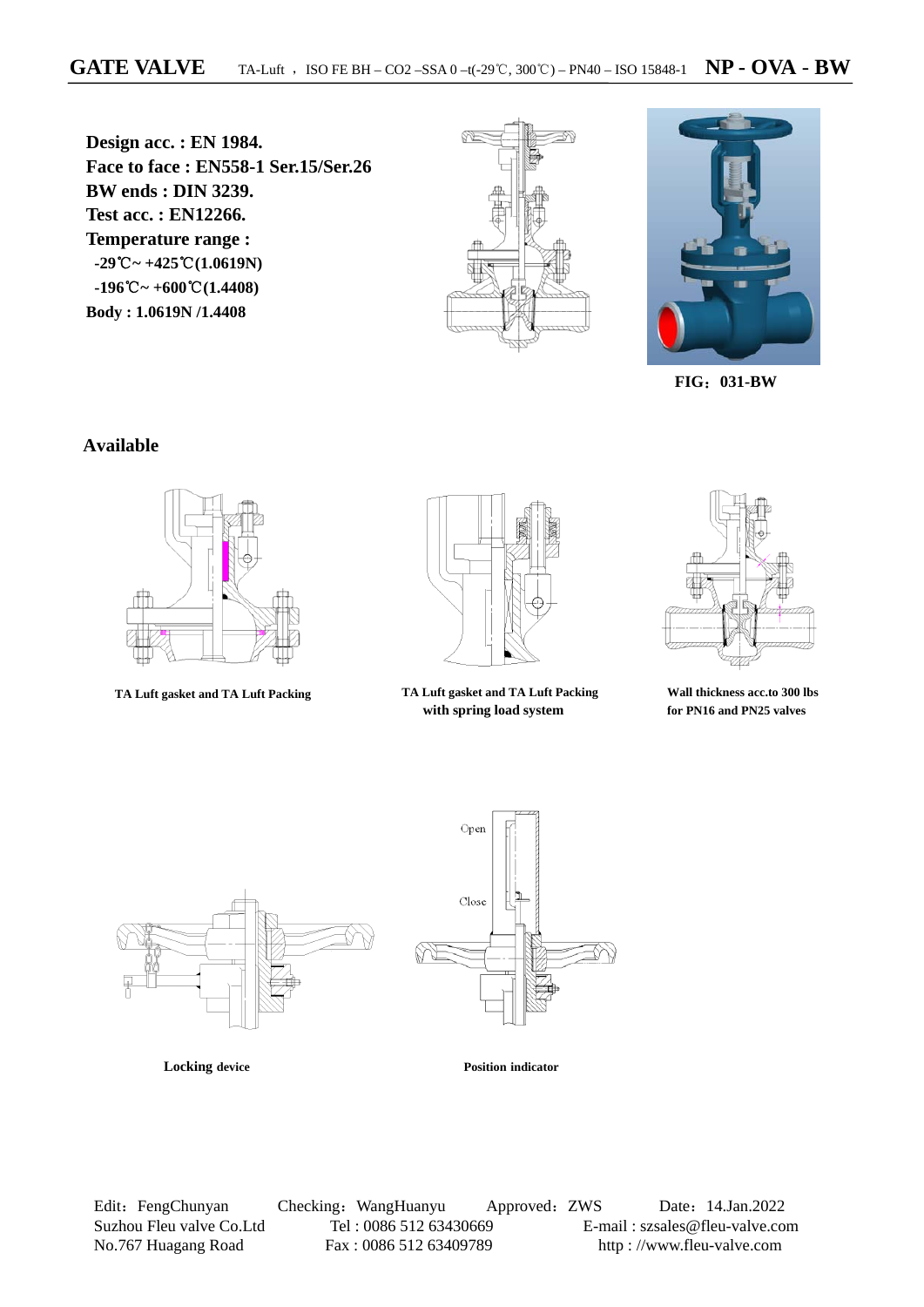



| FIG.         | <b>Pressure</b> | <b>Material</b> | Range      |
|--------------|-----------------|-----------------|------------|
| 133.031 - BW | <b>PN16</b>     | 1.0619N         | DN50-DN125 |
| 134.031 - BW | <b>PN25</b>     | 1.0619N         | DN50-DN125 |
| 153.031 - BW | <b>PN16</b>     | 1.4408          | DN50-DN125 |
| 154.031 - BW | <b>PN25</b>     | 1.4408          | DN50-DN125 |

**Design acc. : EN 1984. Face to face : EN558-1 Ser.15 BW ends : DIN 3239. Test acc. : EN12266. Temperature range : -29**℃**~ +425**℃**(1.0619N) -196**℃**~ +600**℃**(1.4408)** 

### Material list

| NO.                     | Part          |                                  | <b>Material</b>                     |
|-------------------------|---------------|----------------------------------|-------------------------------------|
|                         |               | FIG. 153.031 - BW / 154.031 - BW | FIG. 133.031 - BW / 134.031 - BW    |
| 1                       | Body          | $1.4408 / 1.4408 + STL (>DN100)$ | $1.0619N+13Cr$                      |
| $\mathbf{2}$            | Wedge         | 1.4408                           | $1.0619N+13Cr / 1.4006(\leq DN100)$ |
| 3                       | <b>Stem</b>   | 1.4401                           | 1.4021                              |
| $\overline{\mathbf{4}}$ | Body seal     | $1.4401 +$ Graphite              | $1.4301 +$ Graphite                 |
| 5                       | <b>Bolts</b>  | $A4-70$                          | 1.7225(GC)                          |
| 6                       | Nut           | $A4-70$                          | 1.1181(YK)                          |
| 7                       | <b>Bonnet</b> | 1.4408                           | 1.0619N                             |
| 8                       | Packing       | Graphite                         | Graphite                            |
| 10                      | Fork bolt     | $A4-70$                          | 1.7225(GC)                          |
| 13                      | Gland flange  | 1.4408                           | 1.0619N                             |
| 15                      | Stem nut      | 0.7040                           | 0.7040                              |
| 17                      | Handwheel     | 0.7040                           | 0.7040                              |
| 18                      | Lock nut      | 1.4021                           | 1.1181                              |

#### Dimension list

| PN    | DN  | L   | D <sub>1</sub> | d1max | d2  | d3  | d4  | H   | W   | Stem              | Torque | Number  | Hub | WT.  | <b>FTF</b> |
|-------|-----|-----|----------------|-------|-----|-----|-----|-----|-----|-------------------|--------|---------|-----|------|------------|
|       |     |     |                |       |     |     |     |     |     |                   | (N.m)  | of turn |     | (KG) |            |
|       | 65  | 270 | 122            | 83    | 78  | 70  | 65  | 425 | 250 | $Tr24 \times 5LH$ | 40     | 17      | 85  | 32.9 |            |
| 16    | 80  | 280 | 138            | 96    | 91  | 82  | 80  | 420 | 250 | $Tr24 \times 5LH$ | 45     | 19      | 95  | 34.3 |            |
|       | 100 | 300 | 158            | 121   | 116 | 106 | 100 | 480 | 250 | $Tr26 \times 5LH$ | 50     | 23      | 115 | 49.9 |            |
|       | 125 | 325 | 188            | 147   | 142 | 131 | 125 | 590 | 350 | $Tr26 \times 5LH$ | 80     | 29      | 145 | 69.9 |            |
|       | 65  | 270 | 122            | 83    | 78  | 70  | 65  | 425 | 250 | $Tr24 \times 5LH$ | 40     | 17      | 85  | 32.9 | Ser.15     |
| 25    | 80  | 280 | 138            | 96    | 91  | 82  | 80  | 420 | 250 | $Tr24 \times 5LH$ | 45     | 19      | 95  | 34.8 |            |
|       | 100 | 300 | 162            | 121   | 116 | 106 | 100 | 500 | 250 | $Tr26 \times 5LH$ | 50     | 23      | 115 | 50   |            |
|       | 125 | 325 | 188            | 147   | 142 | 131 | 125 | 590 | 350 | $Tr26 \times 5LH$ | 80     | 29      | 145 | 69.9 |            |
| 16/25 | 50  | 250 | 102            | 67    | 62  | 54  | 50  | 340 | 200 | $Tr20 \times 4LH$ | 35     | 15      | 60  | 23.1 |            |

Note: The torque in the table does not contain safety factor.

Edit: FengChunyan Checking: WangHuanyu Approved: ZWS Date: 14.Jan.2022 Suzhou Fleu valve Co.Ltd Tel : 0086 512 63430669 E-mail : szsales@fleu-valve.com<br>No.767 Huagang Road Fax : 0086 512 63409789 http : //www.fleu-valve.com

http : //www.fleu-valve.com

 $-1 -$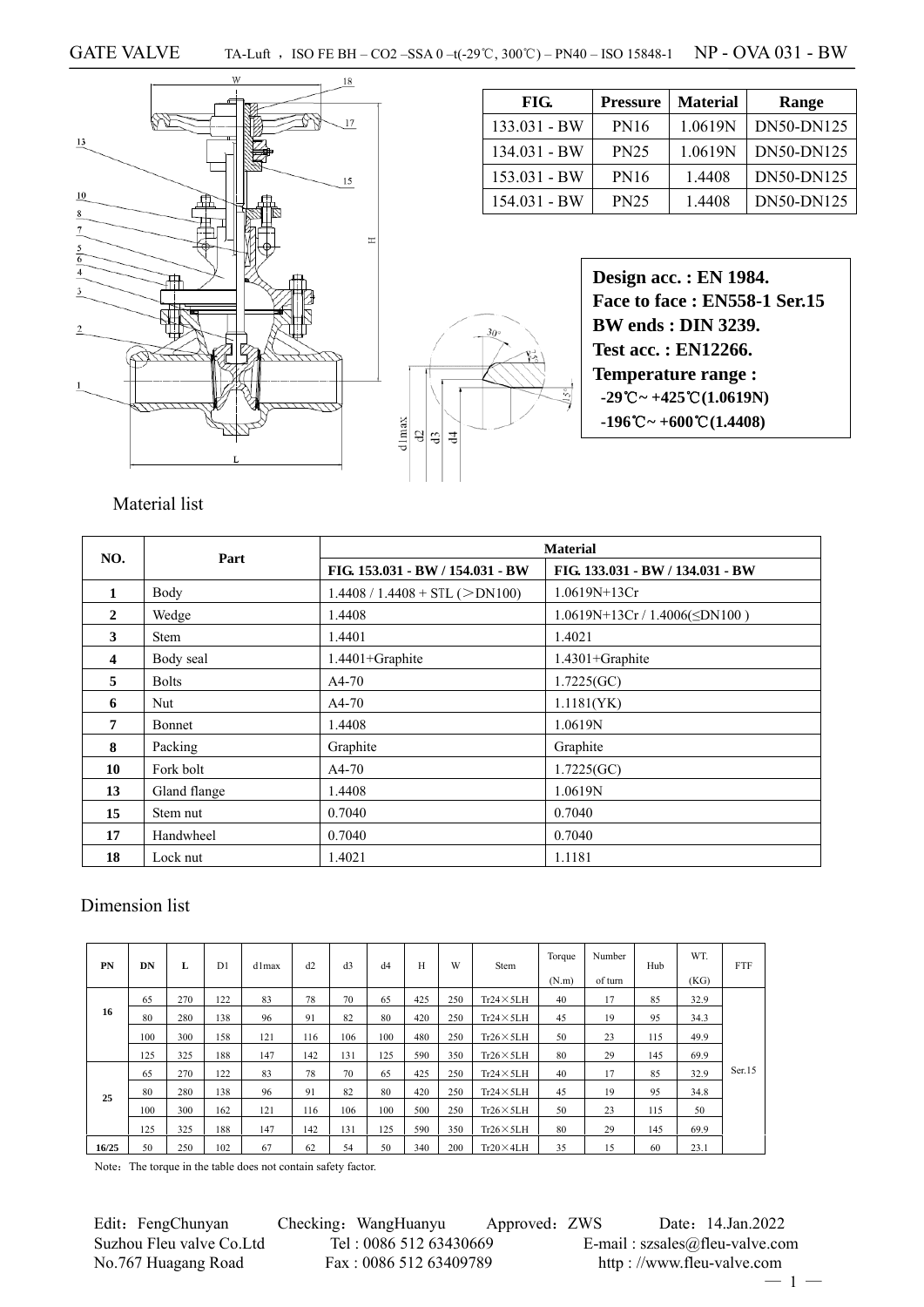

| FIG.           |             | <b>Pressure</b>   Material | Range       |
|----------------|-------------|----------------------------|-------------|
| $133.031 - BW$ | <b>PN16</b> | 1.0619N                    | DN150-DN500 |
| $153.031 - BW$ | <b>PN16</b> | 1.4408                     | DN150-DN500 |

 $\sqrt{ }$ 

|                            | <b>Des</b>  |
|----------------------------|-------------|
|                            | Fac         |
|                            | <b>BW</b>   |
| $30^\circ$<br>$25^{\circ}$ | <b>Test</b> |
|                            | <b>Ten</b>  |
| $15^{\circ}$               | $-29$       |
|                            | $-19$       |
| 워 워 최                      |             |
|                            |             |
|                            |             |
|                            |             |

| Design acc. : EN 1984.                                          |
|-----------------------------------------------------------------|
| Face to face: EN558-1 Ser.15                                    |
| <b>BW</b> ends : <b>DIN</b> 3239.                               |
| <b>Test acc.: EN12266.</b>                                      |
| <b>Temperature range:</b>                                       |
| $-29^{\circ}\text{C} \sim +425^{\circ}\text{C}(1.0619\text{N})$ |
| $-196^{\circ}\text{C} \sim +600^{\circ}\text{C} (1.4408)$       |
|                                                                 |

Material list

| NO.            | Part         | <b>Material</b>   |                                       |  |  |  |  |  |  |
|----------------|--------------|-------------------|---------------------------------------|--|--|--|--|--|--|
|                |              | FIG. 153.031 - BW | FIG. 133.031 - BW                     |  |  |  |  |  |  |
| $\mathbf{1}$   | Body         | $1.4408 + STL$    | 1.0619N+13Cr                          |  |  |  |  |  |  |
| $\overline{2}$ | Wedge        | 1.4408            | $1.0619N + 13Cr / 1.4006(\leq DN100)$ |  |  |  |  |  |  |
| 3              | Stem         | 1.4401            | 1.4021                                |  |  |  |  |  |  |
| 4              | Body seal    | 1.4401+Graphite   | 1.4301+Graphite                       |  |  |  |  |  |  |
| 5              | <b>Bolts</b> | A4-70             | 1.7225(GC)                            |  |  |  |  |  |  |
| 6              | Nut          | $A4-70$           | 1.1181(YK)                            |  |  |  |  |  |  |
| $\overline{7}$ | Bonnet       | 1.4408            | 1.0619N                               |  |  |  |  |  |  |
| 8              | Packing      | Graphite          | Graphite                              |  |  |  |  |  |  |
| 10             | Bolt         | A4-70             | 1.7225(GC)                            |  |  |  |  |  |  |
| 13             | Gland flange | 1.4408            | 1.0619N                               |  |  |  |  |  |  |
| 14             | Yoke         | 1.4408            | 1.0619N                               |  |  |  |  |  |  |
| 15             | Stem nut     | 0.7040            | 0.7040                                |  |  |  |  |  |  |
| 17             | Handwheel    | 0.7040            | 0.7040                                |  |  |  |  |  |  |
| 18             | Lock nut     | 1.4021            | 1.1181                                |  |  |  |  |  |  |

d1max

#### Dimension list

| <b>PN</b> | DN  | L.  | d1max | d2  | d <sub>3</sub> | d4  | H    | W   | Stem              | Torque<br>(N.m) | Number<br>of turn | Hub | WT.<br>(KG) | <b>FTF</b>    |
|-----------|-----|-----|-------|-----|----------------|-----|------|-----|-------------------|-----------------|-------------------|-----|-------------|---------------|
|           | 150 | 350 | 176   | 171 | 159            | 150 | 670  | 400 | $Tr28 \times 5LH$ | 90              | 34                | 170 | 97.5        |               |
|           | 200 | 400 | 228   | 222 | 207            | 200 | 830  | 400 | $Tr32\times 6LH$  | 150             | 36                | 216 | 138.6       |               |
|           | 250 | 450 | 282   | 276 | 260            | 250 | 955  | 450 | $Tr36 \times 6LH$ | 200             | 46                | 276 | 242         |               |
| 16        | 300 | 500 | 331   | 325 | 309            | 300 | 1145 | 500 | $Tr40 \times 7LH$ | 310             | 46                | 322 | 381.2       | <b>Ser.15</b> |
|           | 350 | 550 | 365   | 359 | 341            | 350 | 1210 | 500 | $Tr40 \times 7LH$ | 400             | 53                | 371 | 396.8       |               |
|           | 400 | 600 | 417   | 411 | 387            | 400 | 1390 | 600 | $Tr44 \times 8LH$ | 450             | 53                | 424 | 592         |               |
|           | 500 | 700 | 518   | 512 | 482            | 500 | 1730 | 700 | $Tr50 \times 8LH$ | 700             | 67                | 536 | 939         |               |

Note: The torque in the table does not contain safety factor.

Edit: FengChunyan Checking: WangHuanyu Approved: ZWS Date: 14.Jan.2022 Suzhou Fleu valve Co.Ltd Tel : 0086 512 63430669 E-mail : szsales@fleu-valve.com<br>No.767 Huagang Road Fax : 0086 512 63409789 http : //www.fleu-valve.com

http : //www.fleu-valve.com  $-2-$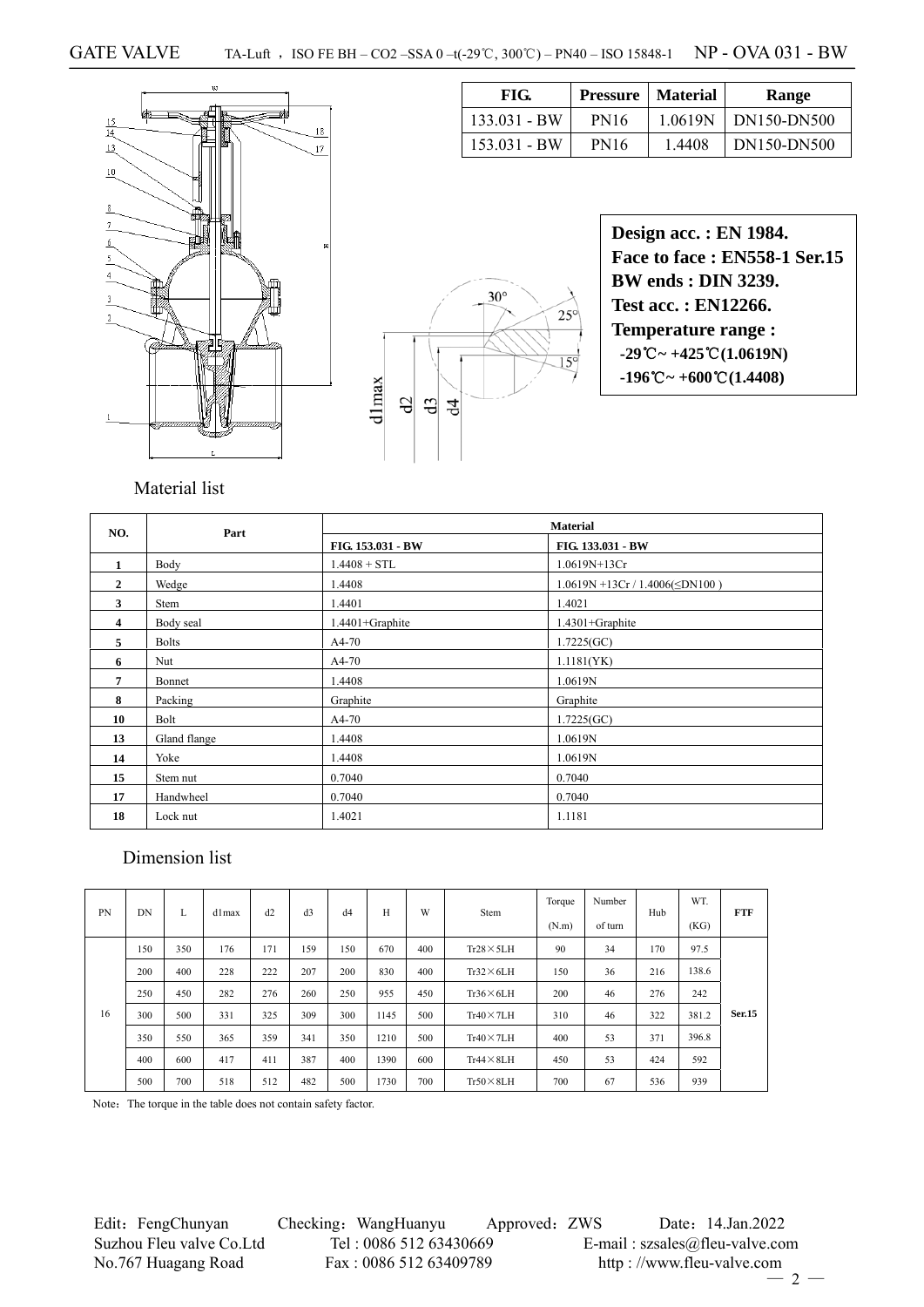

| 134.031 - BW | <b>PN25</b> | 1.0619N | DN150-DN500 |
|--------------|-------------|---------|-------------|
| 154.031 - BW | <b>PN25</b> | 1.4408  | DN150-DN500 |
|              |             |         |             |
|              |             |         |             |
|              |             |         |             |

FIG. Pressure | Material | Range



**Design acc. : EN 1984. Face to face : EN558-1 Ser.15 BW ends : DIN 3239. Test acc. : EN12266. Temperature range : -29**℃**~ +425**℃**(1.0619N) -196**℃**~ +600**℃**(1.4408)** 

# Material list

| NO.                     | Part         |                   | <b>Material</b>                   |
|-------------------------|--------------|-------------------|-----------------------------------|
|                         |              | FIG. 154.031 - BW | FIG. 134.031 - BW                 |
| $\mathbf{1}$            | Body         | $1.4408 + STL$    | 1.0619N+13Cr                      |
| $\mathbf{2}$            | Wedge        | 1.4408            | $1.0619N+13Cr/1.4006(\leq DN100)$ |
| 3                       | Stem         | 1.4401            | 1.4021                            |
| $\overline{\mathbf{4}}$ | Body seal    | 1.4401+Graphite   | 1.4301+Graphite                   |
| 5                       | <b>Bolts</b> | A4-70             | 1.7225(GC)                        |
| 6                       | Nut          | A4-70             | 1.1181(YK)                        |
| 7                       | Bonnet       | 1.4408            | 1.0619N                           |
| 8                       | Packing      | Graphite          | Graphite                          |
| 10                      | Bolt         | A4-70             | 1.7225(GC)                        |
| 13                      | Gland flange | 1.4408            | 1.0619N                           |
| 14                      | Yoke         | 1.4408            | 1.0619N                           |
| 15                      | Stem nut     | 0.7040            | 0.7040                            |
| 17                      | Handwheel    | 0.7040            | 0.7040                            |
| 18                      | Lock nut     | 1.4021            | 1.1181                            |

## Dimension list

| PN | DN  | L   | d1max | d2  | d3  | d4  | Н    | W   | Stem              | Torque<br>(N.m) | Number<br>of turn | Hub | WT.<br>(KG) | FTF    |
|----|-----|-----|-------|-----|-----|-----|------|-----|-------------------|-----------------|-------------------|-----|-------------|--------|
|    | 150 | 350 | 176   | 171 | 159 | 150 | 670  | 400 | $Tr28 \times 5LH$ | 90              | 34                | 170 | 100         |        |
|    | 200 | 400 | 228   | 222 | 207 | 200 | 830  | 400 | $Tr32\times 6LH$  | 160             | 36                | 216 | 138.6       |        |
|    | 250 | 450 | 282   | 276 | 260 | 250 | 955  | 450 | $Tr36\times 6LH$  | 220             | 46                | 276 | 242         |        |
| 25 | 300 | 500 | 331   | 325 | 309 | 300 | 1145 | 500 | $Tr40 \times 7LH$ | 330             | 46                | 322 | 381.2       | Ser.15 |
|    | 350 | 550 | 365   | 359 | 341 | 350 | 1210 | 500 | $Tr40 \times 7LH$ | 420             | 53                | 371 | 396.8       |        |
|    | 400 | 600 | 417   | 411 | 387 | 400 | 1390 | 600 | $Tr44 \times 8LH$ | 500             | 53                | 424 | 593         |        |
|    | 500 | 700 | 518   | 512 | 482 | 500 | 1730 | 700 | $Tr50 \times 8LH$ | 750             | 67                | 536 | 945         |        |

Note: The torque in the table does not contain safety factor.

Edit: FengChunyan Checking: WangHuanyu Approved: ZWS Date: 14.Jan.2022<br>Suzhou Fleu valve Co.Ltd Tel: 0086 512 63430669 E-mail: szsales@fleu-valve.co Suzhou Fleu valve Co.Ltd Tel : 0086 512 63430669 E-mail : szsales@fleu-valve.com<br>No.767 Huagang Road Fax : 0086 512 63409789 http : //www.fleu-valve.com No.767 Huagang Road Fax : 0086 512 63409789 http://www.fleu-valve.com 3 —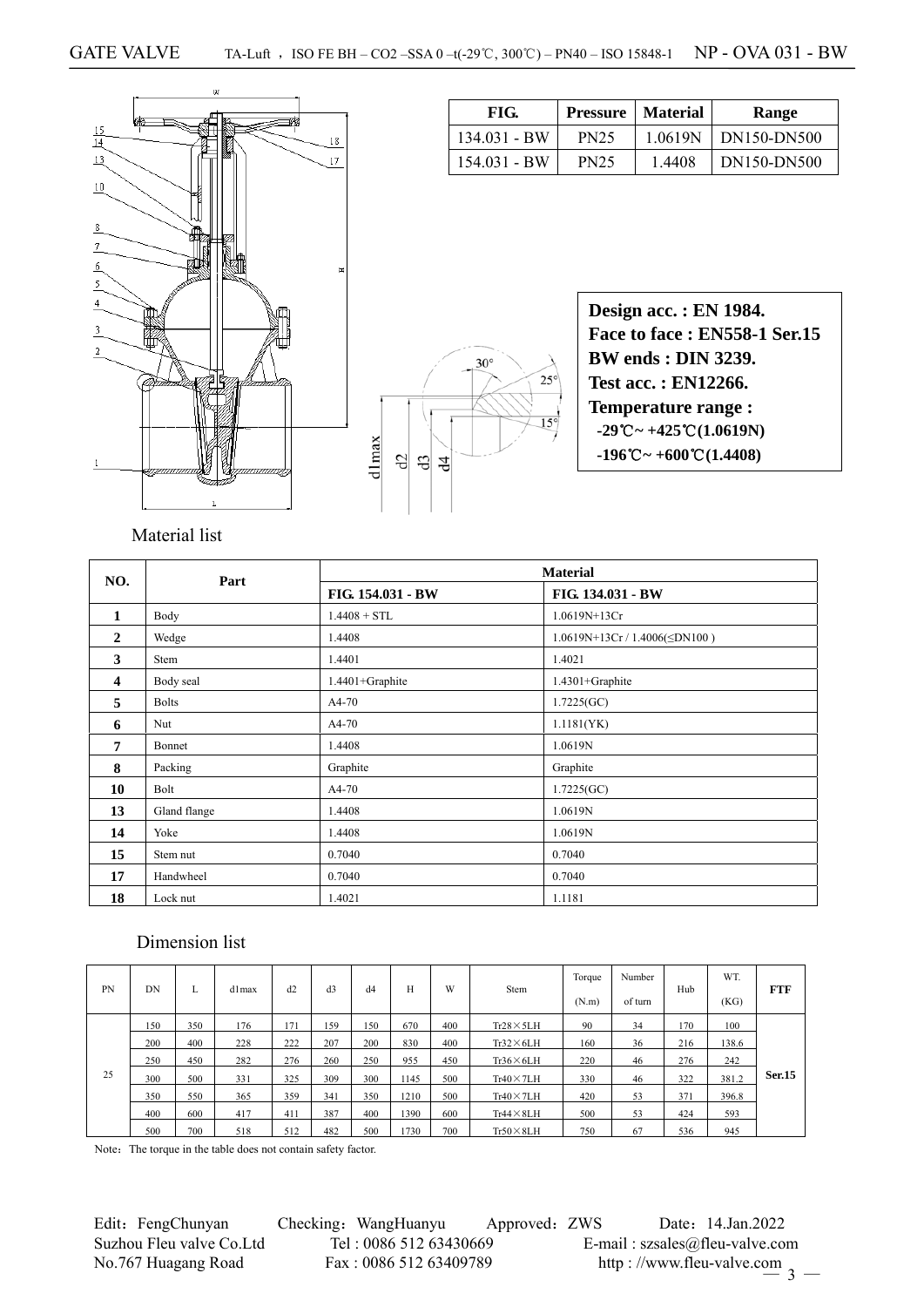

## Material list

| NO. | Part          |                                  | <b>Material</b>                       |
|-----|---------------|----------------------------------|---------------------------------------|
|     |               | FIG. 155.031 - BW                | FIG. 135.031 - BW                     |
| 1   | Body          | $1.4408 / 1.4408 + STL (>DN100)$ | $1.0619N+13Cr$                        |
| 2   | Wedge         | 1.4408                           | $1.0619N + 13Cr / 1.4006(\leq DN100)$ |
| 3   | <b>Stem</b>   | 1.4401                           | 1.4021                                |
| 4   | Body seal     | $1.4401 +$ Graphite              | $1.4301 +$ Graphite                   |
| 5   | <b>Bolts</b>  | $A4-70$                          | 1.7225(GC)                            |
| 6   | Nut           | $A4-70$                          | 1.1181(YK)                            |
| 7   | <b>Bonnet</b> | 1.4408                           | 1.0619N                               |
| 8   | Packing       | Graphite                         | Graphite                              |
| 10  | Fork bolt     | $A4-70$                          | 1.7225(GC)                            |
| 13  | Gland flange  | 1.4408                           | 1.0619N                               |
| 15  | Stem nut      | 0.7040                           | 0.7040                                |
| 17  | Handwheel     | 0.7040                           | 0.7040                                |
| 18  | Lock nut      | 1.4021                           | 1.1181                                |

#### Dimension list

| PN | DN  | L   | d1max | d2  | d <sub>3</sub> | d4  | Н   | W   | Stem              | Torque<br>(N.m) | Number<br>of turn | Hub | WT.<br>(KG) | <b>FTF</b> |
|----|-----|-----|-------|-----|----------------|-----|-----|-----|-------------------|-----------------|-------------------|-----|-------------|------------|
| 40 | 50  | 250 | 67    | 62  | 54             | 50  | 340 | 200 | $Tr20\times4LH$   | 35              | 15                | 60  | 23.1        |            |
|    | 65  | 290 | 83    | 78  | 70             | 65  | 415 | 250 | $Tr24 \times 5LH$ | 40              | 17                | 85  | 34.1        |            |
|    | 80  | 310 | 96    | 91  | 82             | 80  | 420 | 250 | $Tr24 \times 5LH$ | 50              | 19                | 95  | 36.6        | Ser.26     |
|    | 100 | 350 | 121   | 116 | 106            | 100 | 485 | 250 | $Tr26 \times 5LH$ | 55              | 23                | 115 | 55          |            |
|    | 125 | 400 | 147   | 142 | 131            | 125 | 590 | 350 | $Tr26 \times 5LH$ | 90              | 29                | 145 | 76          |            |

Note: The torque in the table does not contain safety factor.

Suzhou Fleu valve Co.Ltd Tel : 0086 512 63430669 E-mail : szsales@fleu-valve.com<br>No.767 Huagang Road Fax : 0086 512 63409789 http : //www.fleu-valve.com

Edit: FengChunyan Checking: WangHuanyu Approved: ZWS Date: 14.Jan.2022 http : //www.fleu-valve.com

 $-4 -$